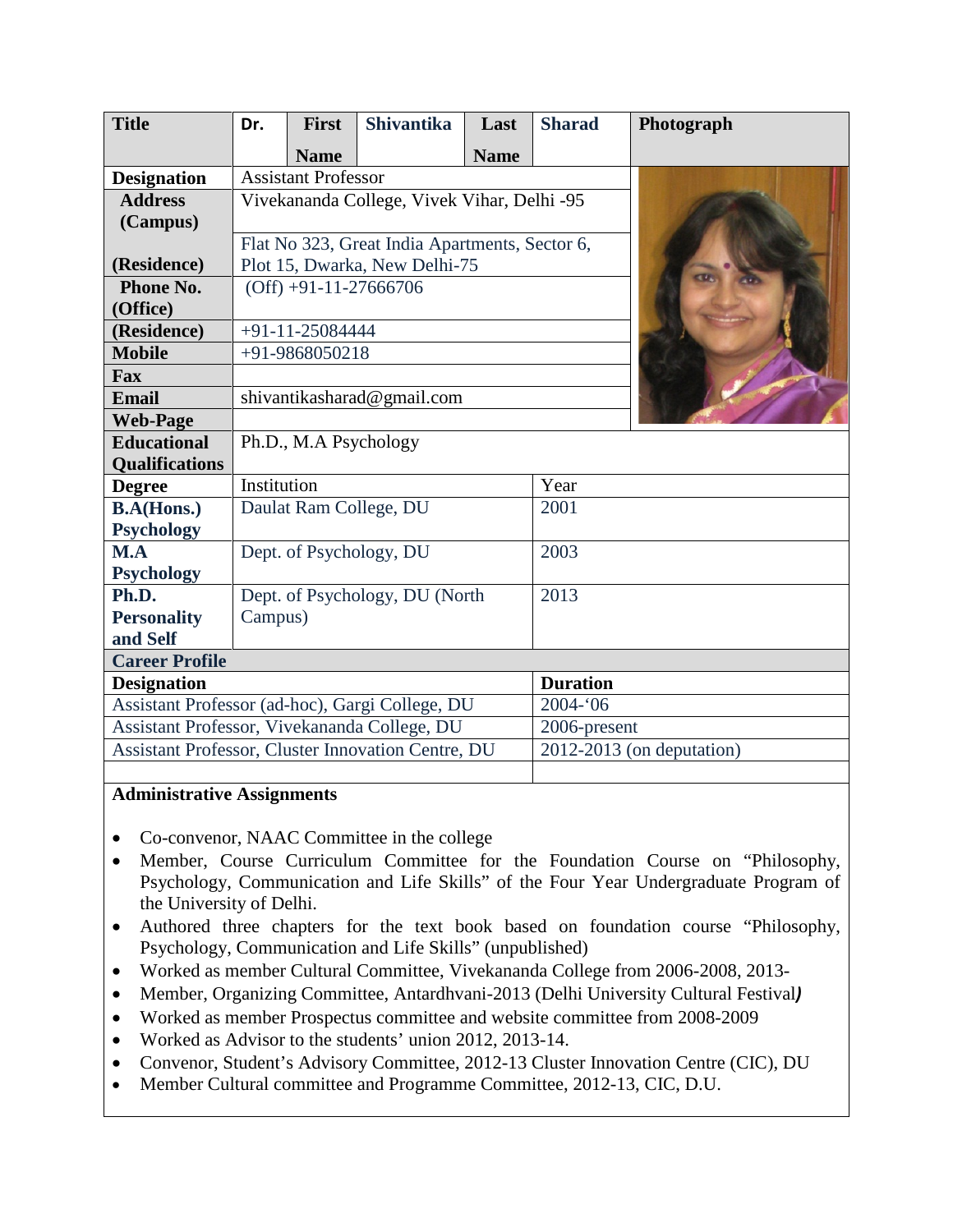## **Subjects Taught:**

Systems and Schools of Psychology ( University of Delhi ) Research Methodology ( University of Delhi ) Counselling Psychology ( University of Delhi ) Organisational Behaviour ( University of Delhi ) Human Development ( University of Delhi ) Impact of Technology- Philosophical Implications (University of Delhi ) Social Psychology (University of Delhi ) Art of communication (University of Delhi )

### **Research Guidance:**

Supervision of 4 undergraduate project dissertations in the area of organizational behavior.

Supervisor of Mansi Gupta for her Masters Dissertation (2014) titled "To study the effect of family environment on self esteem of non -working women", MPCE-026:Project in counselling from IGNOU, New Delhi.

Have varied research interests particularly in Personality, Self and Identity, Qualitative Research, Positive Psychology, Counselling and Psychotherapy, Social Psychology, Organizational Behavior, training and assessment, Application of Psychology in various life domains

#### **Publications profile:**

- 1. Girishwar Misra and Shivantika Sharad, The Search for Authentic Self: A Key Concern of Indian Psychology. In B.Sambasiva Prasad (Ed.) Consciousness, Gandhi and Yoga: Interdisciplinary East-West Odyssey of K. Ramakrishna Rao (2013) (pp. 140-176). GITAM University Press & D.K. Printworld.
- 2. Shivantika Sharad and Girishwar Misra, Living Truthfully: Gandhi's Search for the Essence of Humanity, GITAM Journal of Gandhian Studies, 2013, Volume 2 (2), 104- 129
- 3. Shivantika Sharad, Being an authentic self: Some insights from the lives of Sri Aurobindo and Mahatma Gandhi. In R. M. Matthijs Cornelissen, Girishwar Misra and Suneet Varma (Eds.) Foundations on Indian Psychology Volume 1: Theories and Concepts (2011) (pp. 223-245). Pearson: New Delhi
- 4. Girishwar Misra and Shivantika Sharad, Authenticity: A Key to Positivity in Life. In A.K. Chauhan & S.S. Nathawat (Eds.), New Facets of Positivism (2011) (pp. 3-24). New Delhi: Macmillan
- 5. Shivantika Sharad, Book review of 'Bridging East-West Psychology and Counselling: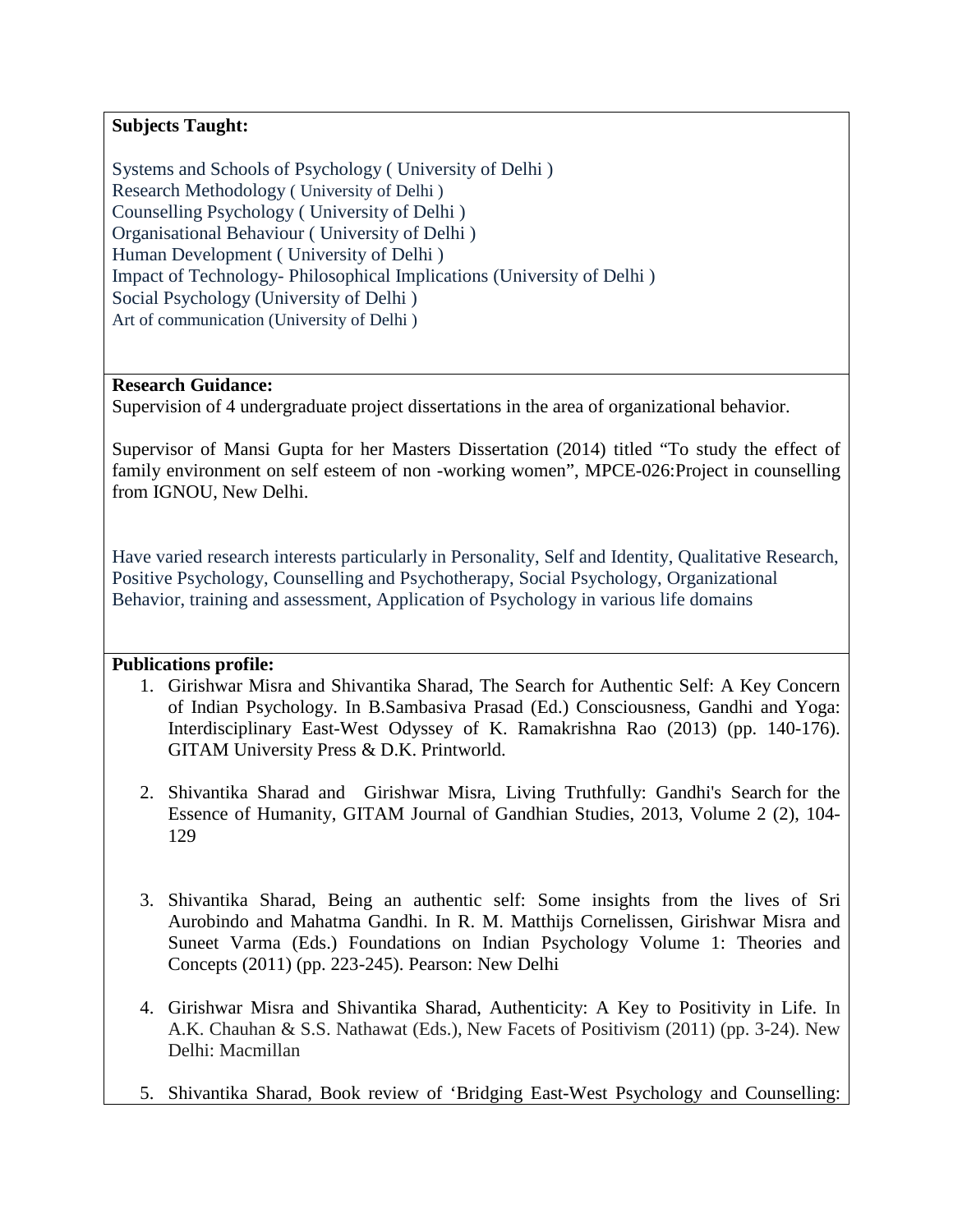Exploring the work of Pittu Laungani (Eds. Roy Moodley, Aanchal Rai and Waseem Alladin, 2010, New Delhi: Sage)' in Psychological Studies (Journal of the National Academy of Psychology, India), Volume 56 (4), Oct.–Dec. 2011, 419-420.

- 6. Shivantika Sharad, Authenticity and the idea of worthy life: Educational implications. In D.K. Bhattacharjee, Anjum Sibia, Prabhat K. Mishra and Sushma Gulati (Eds.) Psychology and Education: Indian Perspectives (2010) (pp. 337-350). NCERT: New Delhi.
- 7. Shivantika Sharad, Book review of "Colors of Truth: Religion, Self and Emotions: Perspectives of Hinduism, Buddhism, Jainism, Zoroastrianism, Islam, Sikhism and Contemporary Psychology (Sonali Bhatt Marwaha, Concept Publishing Co.)" in Psychological Studies (Journal of the National Academy of Psychology, India), Volume 51, Number 4, 329-330, 2006
- 8. Shivantika Sharad, Girishwar Misra and Nandita Babu, Authenticity and its Implications in the context of teaching-learning. In Journal of Indian Psychology, Volume 24, Nos. 1 & 2, 2006, 52-64, Andhra University Press & Publications, Vishakhapatnam.
- 9. Shivantika Sharad, "Rethinking the Identity of Psychology: Consciousness, Indian Psychology and Yoga" in Psychological Studies (Journal of the National Academy of Psychology, India), Volume 50, Number 2, 2005, 73-77.
- 10. Shivantika Sharad, Book review of 'Examining Adolescent leisure time across cultures: Developmental opportunities and risks (Eds. Suman Verma and Reed Larson)' in Psychological Studies (Journal of the National Academy of Psychology, India), Volume 49, Number 4, Oct. 2004, 291-293

## **Conference organization/Presentations (in the last three years):**

1. Member, Organizing Committee, two-days U.G.C. and ICCR sponsored International Seminar on "Indian Mind and Societal concerns: An interdisciplinary dialogue" organized by Ramanujan College, University of Delhi and National Academy of Psychology (2-3 April, 2016)

# **Invited Talks:**

- 2. Delivered an invited lecture on 'Authentic relational spaces for being and becoming: Some voices and reflections' in a National Seminar on Being and Living in a Relational World at IIT (22-23 March, 2016).
- 3. Chaired a poster session in a National Seminar on 'Social Harmony And Well Being : Issues And Challenges' at Sri Aurobindo College, University of Delhi, 18-19 March, 2016
- 4. Gave an invited talk titled, "Science, Technology and Society" at Winter Institute in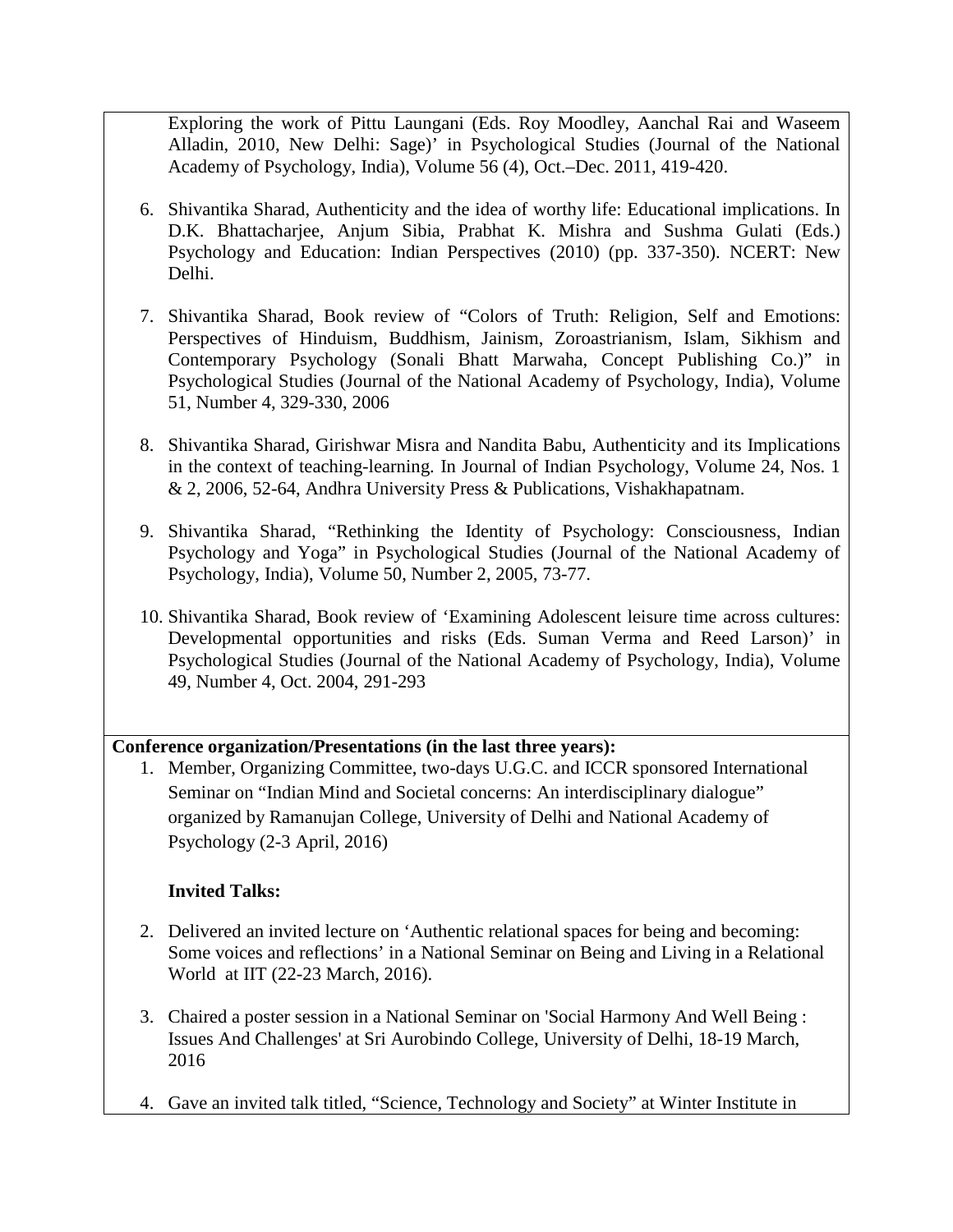Global Health-2015 jointly organized by B.I.T.S. Pilani Hyderabad Campus and PACE University, New York (January 2015) held at BITS Pilani Hyderabad campus.

- 5. Conducted a workshop on Communication skills at Winter Institute in Global Health-2015 held at B.I.T.S. Pilani Hyderabad Campus titled ((January 2015).
- 6. Gave an invited lecture on "Feminism" at Ramanujan College, University of Delhi on  $27<sup>th</sup>$  October 2014.
- 7. Gave an Invited Talk at B.I.T.S. Pilani Hyderabad Campus titled, "Social and Psychological Factors in Health: Insights from Health Psychology" and mentored students for research projects  $(24<sup>th</sup>-25<sup>th</sup>$  Jan 2014) at Winter Institute in Global Health-2014.
- 8. Chaired a session in the National Conference on "Social Changes in Contemporary India" held at Sri Aurobindo College, University of Delhi, 21-22 March 2014
- 9. Gave an invited talk on Qualitative research at Indian Institute Public Administration, New Delhi for a training program  $(21<sup>st</sup>$  November, 2012)

## **Presentations in Seminars/Conferences (last 3 years)**

- 10. Presented a paper on "*Exploring the Psycho-social-cultural Facets of 'Aging Well'",* coauthored with Sanchita Mohindru and Sunil Kumar Verma in a National Seminar on Social Harmony organized by Sri Aurobindo College, University of Delhi
- 11. Presented a paper titled "Needing My Space to Be: Some Voices from the Underground" at XXIV Annual Convention of the National Academy of Psychology (NAOP), India, December 12 -14, 2014, NITTTR, Bhopal, M.P organized jointly by the Indian Institute Forest Management, Bhopal and NITTTR, Bhopal
- 12. Selected for participating in Prof Durganand Sinha Dissertation Award for best thesis at XXIV Annual Convention of the National Academy of Psychology (NAOP) India, and presented my doctoral work titled, "The Experience and Correlates of Authenticity" at IIFM, Bhopal (December 2014)

# **Research Projects (Major Grants/Research Collaboration)**

*1.* Innovation project of University of Delhi titled, "The Grass is not always Greener on the other side: A study on Male Marginalization and Victimization" Project Code VC-301 (Grant sanctioned 2.5 lakhs) in collaboration with Dr Sunil Verma (Deptt. Of Applied Psychology) and Mr Mukesh Burnwal (Deptt. of Hindi).